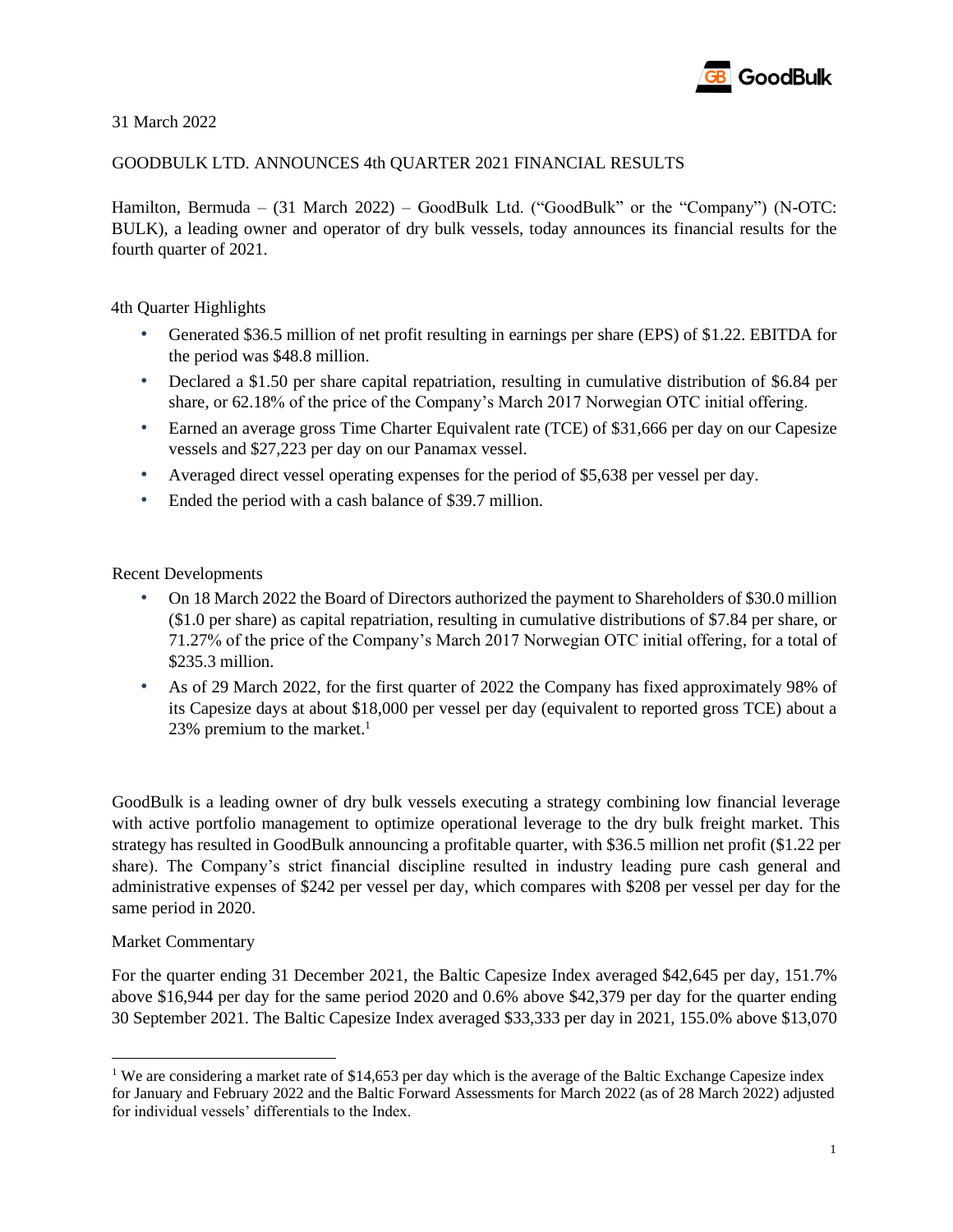

per day in 2020. In the fourth quarter of 2021, the dry bulk market saw a reversal in the uptrend that had featured for most of the year until October which can be attributed to a few broad factors including a decline in congestion, industrial curbs in China (to tackle pollution) that reduced demand for some raw materials (particularly construction related like iron ore) and a widespread slowdown in activity as a result of the ongoing energy crunch in China which led to many factories operating below capacity.

This decline in rates continued into January 2022, as is often the case, but eventually bottomed out at the end of the month, with the main broad culprits being, heavier-than-normal rainfall in southern Brazil over the month hampering mining and logistical operations which led to the weakest January in 7 years in terms of iron ore exports, Indonesia's ban on coal exports during the first month of the year to plug a domestic shortage and China's Lunar New Year holidays as well as hosting of the Winter Olympics necessitating a slowdown in industrial activity to improve air quality. Average Capesize rates improved in February and March 2022, from January's lows, due to the combination of rising volumes in the coal, bauxite and grain trades and favourable vessel supply fundamentals.

Currently, the outlook for 2022 is for a strong rate environment and much like in 2021 this is owing to low fleet growth, possible strong congestion that will be maintained by the record high container rates (at least for part of the year) and good demand volumes. We view the main risks to rates as being the following: potential aggressive moves by China to cap commodity imports to prioritise domestic output instead, industrial production being affected by a resurgence in Covid-19 cases, the drought in South America that will reduce grain exports from the region and the Russian invasion on Ukraine that can have a negative impact on grain exports and on other commodities. These tensions, on the other hand, could also be a positive for dry bulk tonne miles in the longer term if they reshuffle trade flows and lengthen tonne miles.

Results of Operations

#### Fourth Quarter 2021

For the three months ended 31 December 2021, the Company reported revenues and net other operating income (expenses) of \$95.0 million, and net income of \$36.5 million generating EPS of \$1.22 based on 30,026,746 weighted average number of shares outstanding. This result compares with net income of \$7.6 million for the fourth quarter of 2020. Ship ownership days were 2,116 in the fourth quarter of 2021 compared to 2,144 in the fourth quarter of 2020 as the Company sold one Capesize vessel (M/V Aquacharm) in October 2020. Ship ownership days are expected to be an estimated 2,070 in the first quarter of 2022. In 2022 ship ownership days are expected be the same as in 2021 at 8,395.

The Company earned an average gross TCE of \$31,666 per day on its Capesize vessels and \$27,223 per day on its Panamax vessel for the three months ended 31 December 2021. Comparatively for the three months ended 31 December 2020, the Company earned an average gross TCE of \$15,971 per day on its Capesize vessels and \$15,374 per day on its Panamax vessel. During the fourth quarter 2021, sixteen of the Company's Capesize vessels were traded on the spot market, the majority employed in Capesize Chartering Ltd. ("CCL") via the CTH Capesize Revenue Sharing Agreement ("Capesize RSA"); the Panamax vessel was also traded on the spot market whilst six Capesize vessels were employed on period charters.

Net income for the three months ended 31 December 2021 included non-cash depreciation expense of \$10.4 million. Direct vessel operating expenses for the period totalled \$11.9 million or \$5,638 per vessel per day.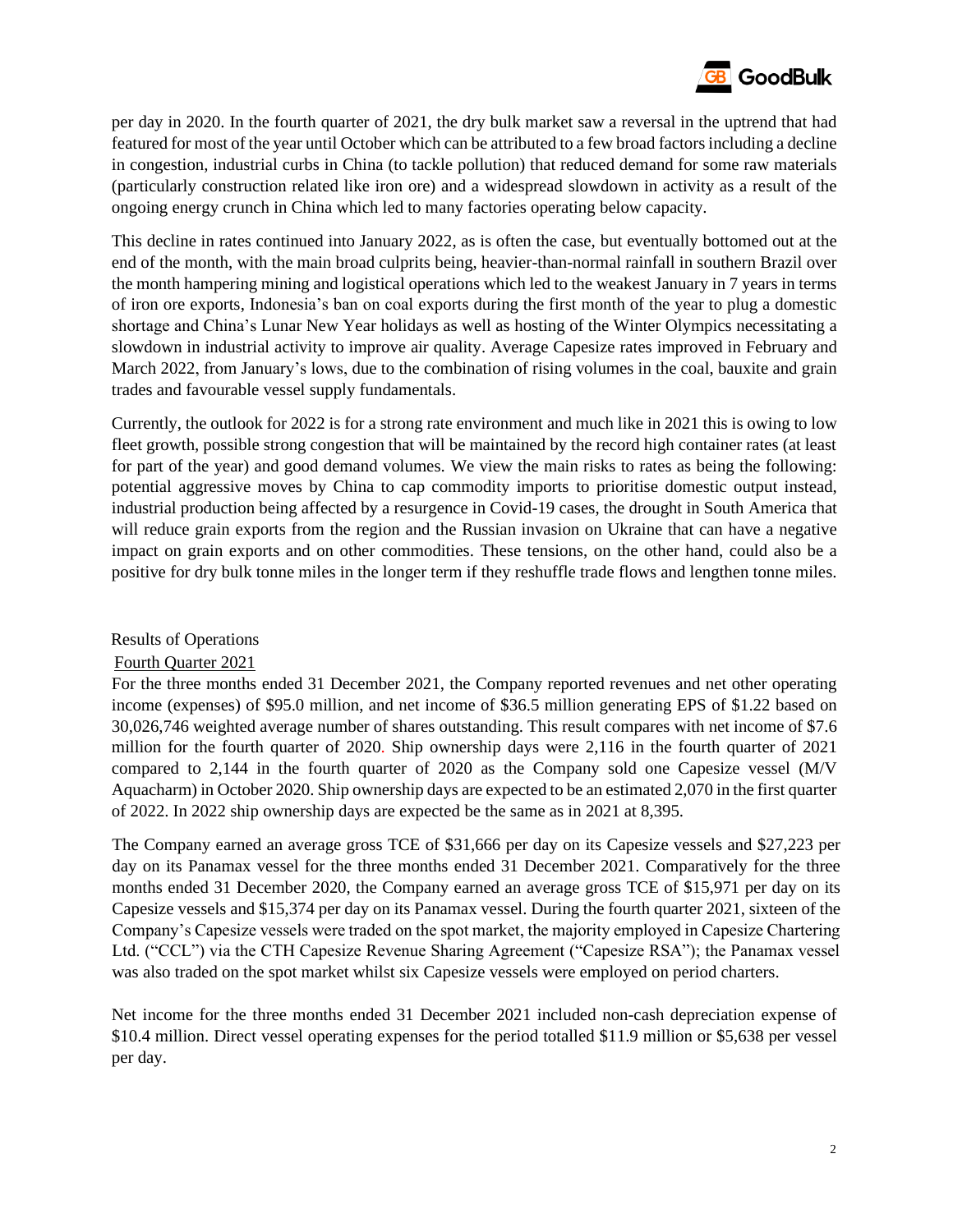

General and administrative expenses ("G&A") for the three months ended 31 December 2021 were \$1.7 million, or \$827 per vessel per day, compared to \$0.7 million, or \$322 per vessel per day for the same period in 2020. Pure cash G&A for the three months ended 31 December 2021 were \$0.5 million, or \$242 per vessel per day.

#### Year ended 31 December 2021

For the year ended 31 December 2021, the Company reported revenues and net other operating income (expenses) of \$298.0 million and net income of \$92.1 million generating EPS of \$3.07 based on 30,024,106 weighted average number of shares outstanding. This result compares with a net loss of \$4.5 million for the year ended 31 December 2020. Ship ownership days decreased to 8,395 in the twelve months of 2021, from 8,872 in the same period of 2020; ship ownership days are expected remain at 8,395 for the full year of 2022.

The Company earned an average gross TCE of \$24,770 per day on its Capesize vessels and \$22,730 per day on its Panamax vessel for the year ended 31 December 2021. Comparatively, for the year ended 31 December 2020 the Company earned a gross TCE of \$12,764 per day on its Capesize vessels and \$7,758 per day on its Panamax vessel. During the year ended 31 December 2021, sixteen of the Company's Capesize vessels were traded on the spot market, the majority employed in Capesize Chartering Ltd. ("CCL") via the CTH Capesize Revenue Sharing Agreement ("Capesize RSA"); the Panamax vessel was also traded on the spot market whilst six Capesize vessels were employed on period charters.

Net income for the year ended 31 December 2021 included non-cash depreciation expense of \$41.4 million. Direct vessel operating expenses for the period totalled \$48.3 million or \$5,750 per vessel per day.

General and administrative expenses ("G&A") for the year ended 31 December 2021 were \$4.8 million, or \$575 per vessel per day, which compares with \$3.1 million for the same period in 2020, or \$351 per vessel per day. Pure cash G&A in 2021 were \$1.9 million or \$225 per vessel per day.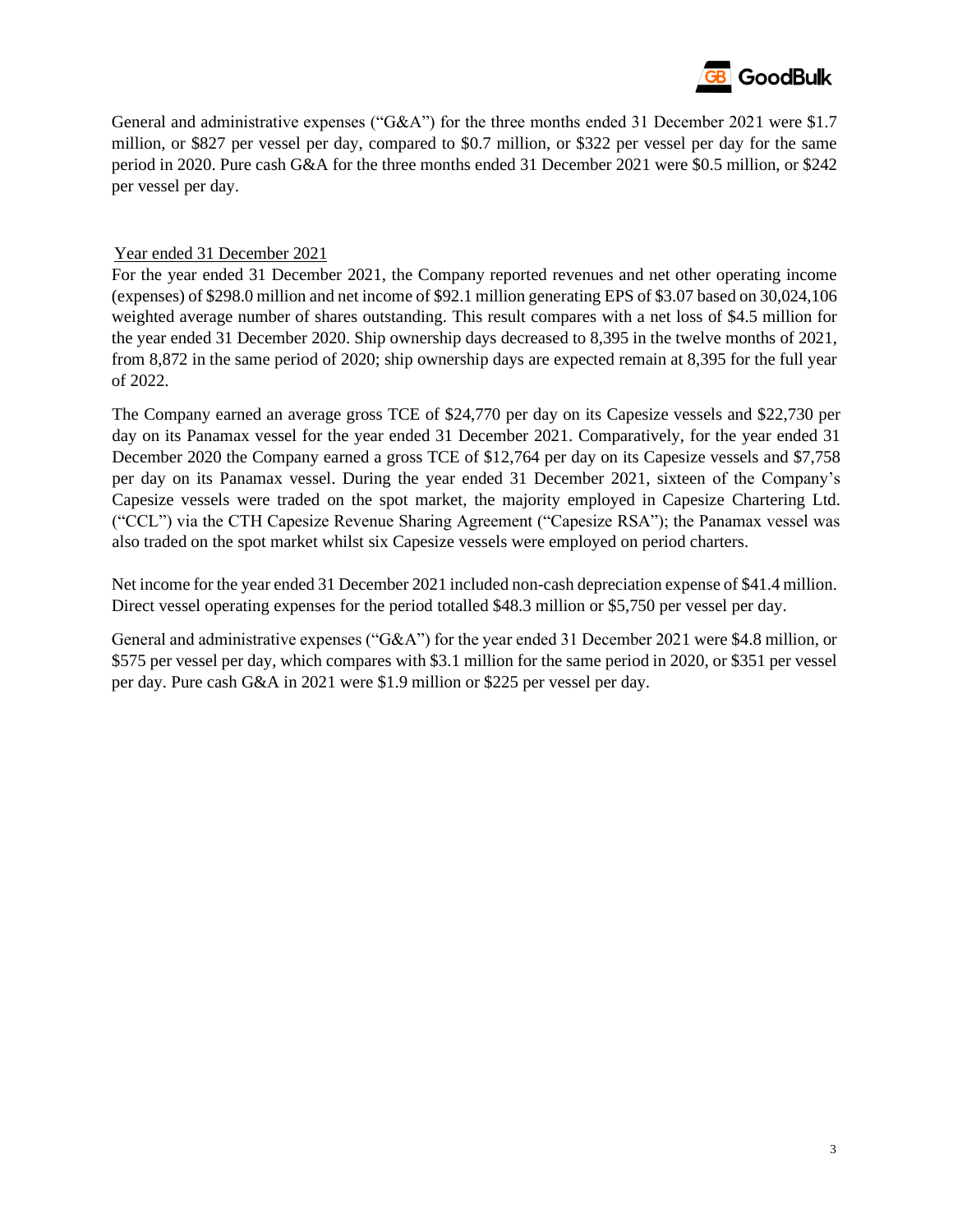

## GoodBulk Fleet

GoodBulk controls a fleet of 23 dry bulk vessels with an average age of 12.5 years consisting of 22 Capesize vessels and one Panamax dry bulk vessel.

| <b>Vessel</b>         | <b>Type</b> | Dwt     | <b>Built</b> | Yard                  | <b>Current Employment</b> |
|-----------------------|-------------|---------|--------------|-----------------------|---------------------------|
| <b>Owned</b>          |             |         |              |                       |                           |
| Aquakatana            | Capesize    | 185,897 |              | Apr-05 Kawasaki, JPN  | Period                    |
| Aquavictory           | Capesize    | 182,060 |              | May-10 Odense, DEN    | Capesize RSA              |
| Aquamarine            | Capesize    | 182,060 |              | Jul-09 Odense, DEN    | Capesize RSA              |
| Aquataine             | Capesize    | 181,725 |              | Sep-10 Imabari, JPN   | Capesize RSA              |
| <b>Nautical Dream</b> | Capesize    | 180,730 |              | Mar-13 JMU, JPN       | Capesize RSA              |
| Aquasalwador          | Capesize    | 180,012 |              | Jan-12 Daehan, KR     | Capesize RSA              |
| Aquanavigator         | Capesize    | 179,905 |              | Dec-11 Daehan, KR     | Capesize RSA              |
| Aquarange             | Capesize    | 179,842 |              | Sep-11 Hanjin, PH     | Capesize RSA              |
| Aquamaka              | Capesize    | 179,362 |              | Sep-09 Hyundai, KR    | Capesize RSA              |
| Aquahaha              | Capesize    | 179,023 |              | Feb-12 Hanjin, PH     | Capesize RSA              |
| Aquatonka             | Capesize    | 179,004 |              | Mar-12 Hanjin, PH     | Capesize RSA              |
| Aquaexplorer          | Capesize    | 178,929 |              | Jun-12 Sungdong, KR   | Capesize RSA              |
| Aquamarie             | Capesize    | 178,896 |              | Apr-12 Sungdong, KR   | Period                    |
| Aquasurfer            | Capesize    | 178,854 |              | Jul-13 Sungdong, KR   | Period                    |
| Aquaproud             | Capesize    | 178,055 |              | Jun-09 SWS, CHN       | Capesize RSA              |
| Aquahope              | Capesize    | 177,173 |              | Oct-07 Namura, JPN    | Capesize RSA              |
| Aquadonna             | Capesize    | 177,173 |              | Jun-05 Namura, JPN    | Capesize RSA              |
| Aquabridge            | Capesize    | 177,106 |              | Jan-05 Namura, JPN    | Capesize RSA              |
| Aquavoyageurs         | Capesize    | 177,022 |              | Jul-05 Namura, JPN    | Capesize RSA              |
| Aquaenna              | Capesize    | 175,975 |              | Sep-11 Jinhai, CHN    | Capesize RSA              |
| Aquakatie             | Capesize    | 174,142 |              | Aug-07 SWS, CHN       | Capesize RSA              |
| Aquascope             | Capesize    | 174,008 |              | Nov-06 SWS, CHN       | Capesize RSA              |
| Aquaknight            | Panamax     | 75,395  |              | Apr-07 Universal, JPN | Spot                      |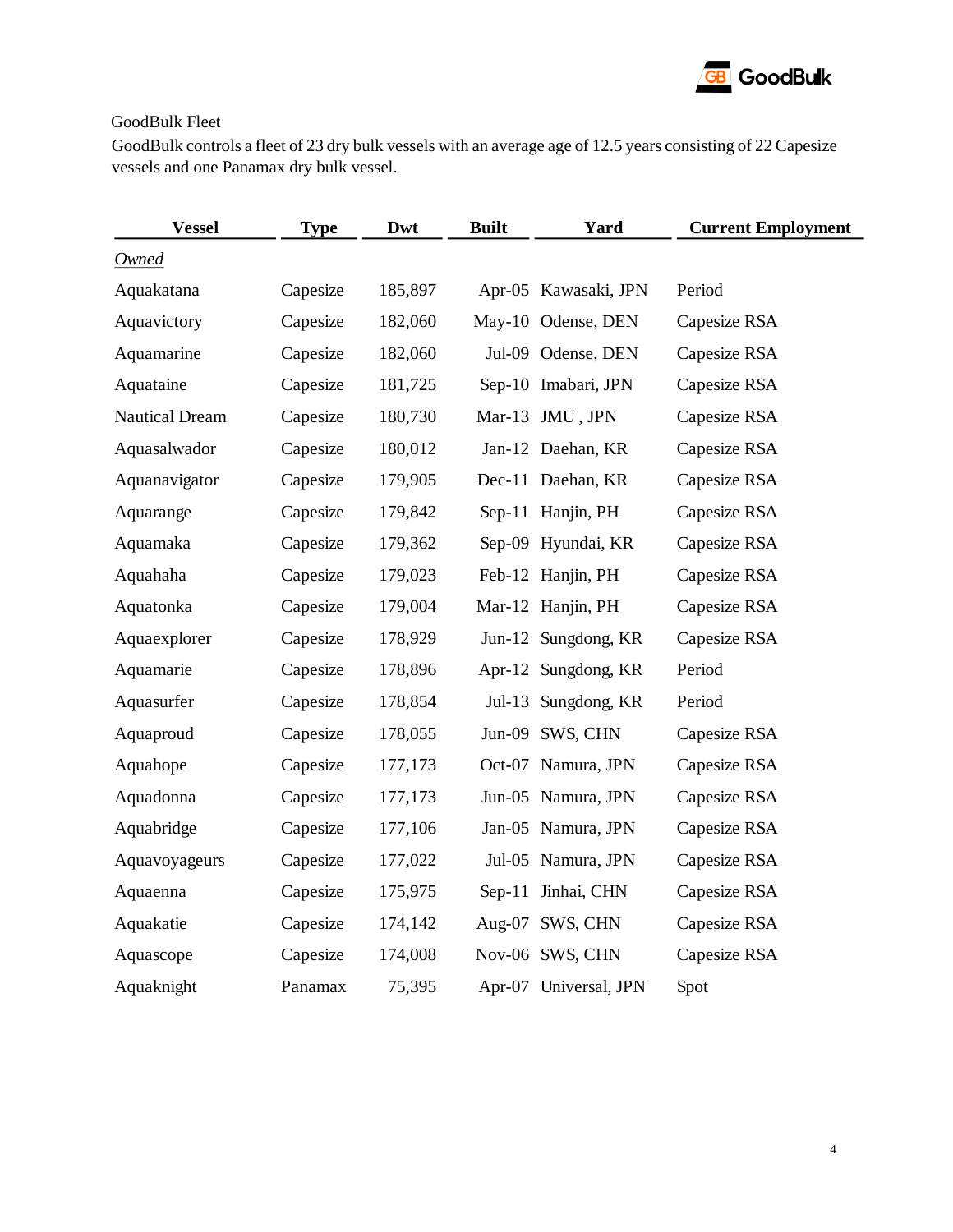

### GoodBulk Period Coverage

| <b>Vessel</b> | <b>Redelivery Period</b> | <b>Daily Hire</b> |          |
|---------------|--------------------------|-------------------|----------|
|               | <b>Min Period</b>        | <b>Max Period</b> |          |
| Aquamarie     | $2$ -Dec-21              | $17-Apr-22$       | \$14,000 |
| Aquakatana    | $15$ -Dec-21             | $3-Apr-22$        | \$15,000 |
| Aquasurfer    | 18-Jan-22                | 18-May-22         | \$14,750 |

#### GoodBulk Ship Ownership Days

| <b>Type</b> | 1021  | 2021  | 3021  | 4Q21  | 2021  |       | 1Q22E 2Q22E 3Q22E 4Q22E |       |       | 2022E | 2023E |
|-------------|-------|-------|-------|-------|-------|-------|-------------------------|-------|-------|-------|-------|
| Capesize    | 1.980 | 2.002 | 2.024 | 2.024 | 8.030 | l.980 | 2,002                   | 2.024 | 2.024 | 8.030 | 8,030 |
| Panamax     | 90    | 91    | 92    | 92    | 365   | 90    | 91                      | 92    | 92    | 365   | 365   |
| Total       | 2.070 | 2.093 | 2.116 | 2.116 | 8.395 | 2.070 | 2.093                   | 2.116 | 2.116 | 8.395 | 8,395 |
| Ship equiv. | 23.0  | 23.0  | 23.0  | 23.0  | 23.0  | 23.0  | 23.0                    | 1.6   | 11.5  | 23.0  | 23.0  |

-2021 figures are actual, 2022 and 2023 figures are estimates

### Estimated Normalized Break Even After Operating Expenses, Debt Service, and Corporate G&A

|                   | 2021     | 2022                | 2023 |  |
|-------------------|----------|---------------------|------|--|
| <b>Break Even</b> | \$10,097 | $$10,087$ $$10,100$ |      |  |

- Break even based upon budget for operating expenses (opex) and corporate G&A

- Debt service includes interest and scheduled principal amotization, excludes balloon.

#### Investments

GoodBulk's regularly scheduled drydocking and maintenance program is a continuing area of investment. This capital expenditure is necessary to ensure the proper, safe and efficient operation of our vessels and to comply with international shipping standards and environmental laws and regulations. Installation of Ballast Water Treatment Systems ("BWTS") will be evaluated on a case by case basis depending upon the age of each ship and the market conditions at the time of the required installation. Upon the advice of our technical manager GoodBulk will install BWTS on 10 Capesize vessels and on the one Panamax vessel in 2022 during their scheduled drydocks.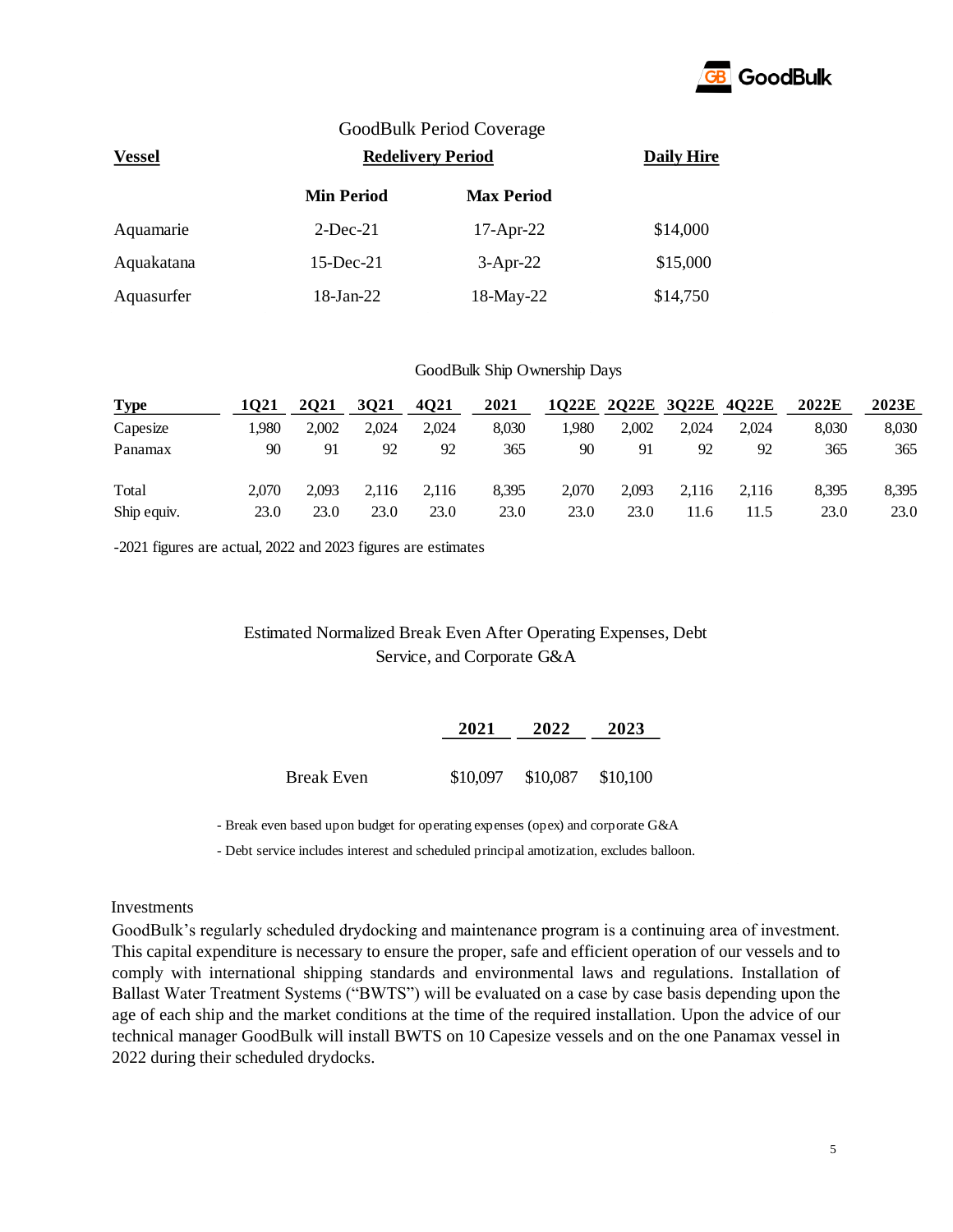

The following table includes our estimated drydock expense and off hire days for 2021 and 2022. These estimates are based upon our technical manager's experience and can vary based upon yard schedules, condition of the vessel at the time of drydocking, location of the drydocking, and other factors and include the cost of installing BWTS.

### Drydock Schedule

| Year | <b>Off Hire Days</b> | $Cost$ (\$mn) |
|------|----------------------|---------------|
| 2021 |                      | 4.18          |
| 2022 | 385                  | 17.18         |
|      |                      |               |
|      | 385                  | 21.37         |

- Schedule reflects management's estimate as of March 2022

### Liquidity and Capital Resources

Net cash produced in the quarter ended 31 December 2021 was \$2.9 million, which compares to \$10.8 million cash produced in the same period for 2020. Net cash provided by operating activities in the fourth quarter of 2021 was \$54.6 million, compared to \$16.7 million produced in the same period in 2020. Net cash used in investing activities in the fourth quarter of 2021 was \$0.7 million compared to \$5.3 million produced in the same period in 2020. Net cash used by financing activities in the fourth quarter of 2021 was \$51.0 million, compared to \$11.2 used in the same period in of 2020. GoodBulk ended the quarter with cash and cash equivalents of \$39.7 million.

#### Capital repatriation

On 18 March 2022, the Board of Directors declared a shareholders contribution repayment of \$1.0 per common share to shareholders of record as of 4 April 2022 and payable on 29 April 2022.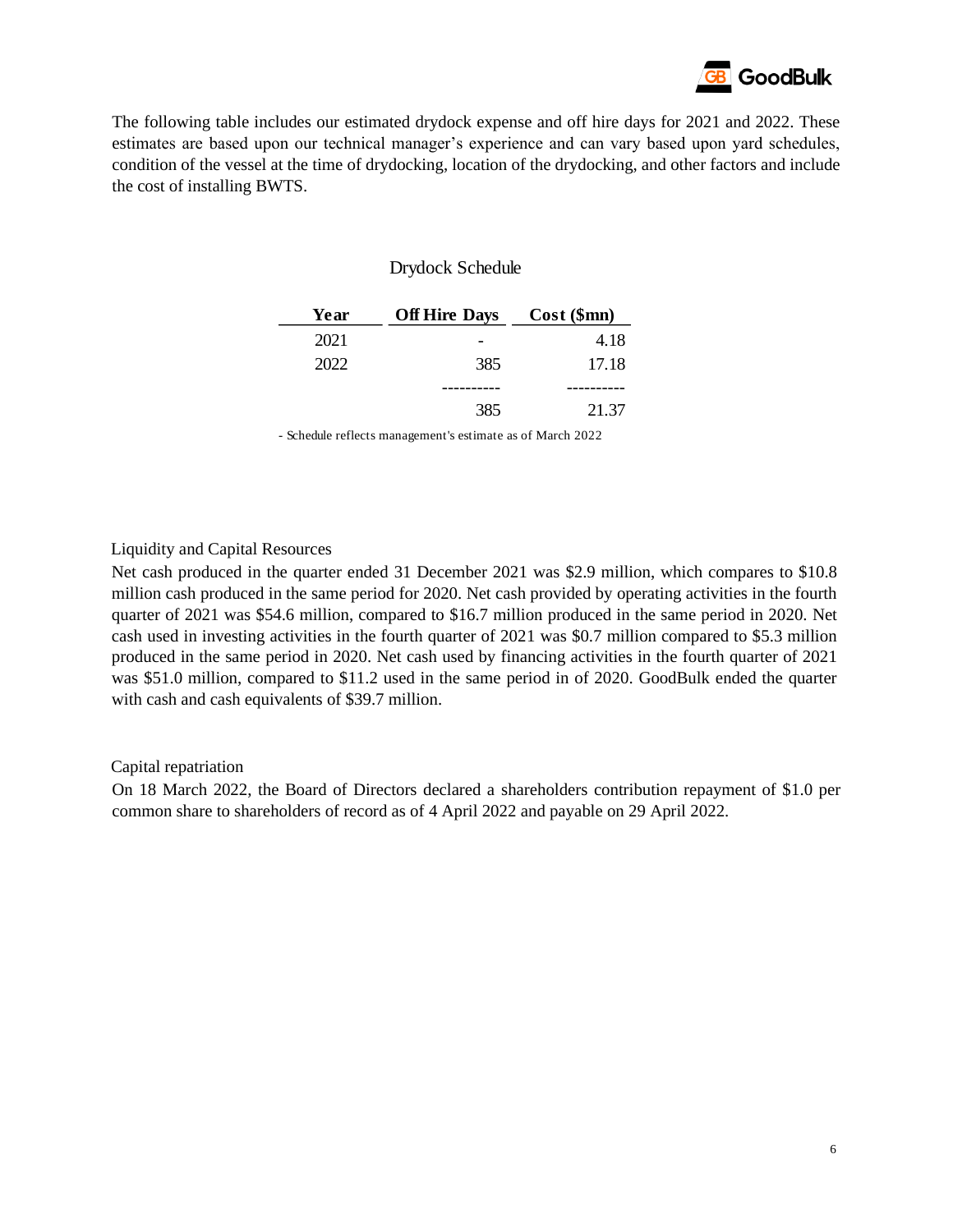

Summary Financial Statements

# Condensed consolidated statement of financial position

As of December 31, 2020 and December 31, 2021

|                                             | Dec. 31,<br>2020 | Dec. 31,<br>2021 |
|---------------------------------------------|------------------|------------------|
| <b>ASSETS</b>                               |                  |                  |
| <b>Current assets</b>                       |                  |                  |
| Cash and cash equivalents                   | 37,608           | 39,653           |
| Trade receivables                           | 15,154           | 24,877           |
| Receivables from related parties            | 800              | 1,809            |
| Prepayments and other current assets        | 9,313            | 8,645            |
| Inventories                                 | 2,230            | 3,964            |
| <b>Total current assets</b>                 | 65,105           | 78,948           |
| <b>Non current assets</b>                   |                  |                  |
| Vessels, net                                | 493,152          | 455,955          |
| <b>Total non current assets</b>             | 493,152          | 455,955          |
| <b>Total assets</b>                         | 558,257          | 534,903          |
| <b>LIABILITIES AND SHAREHOLDERS' EQUITY</b> |                  |                  |
| <b>Current liabilities</b>                  |                  |                  |
| Trade payables                              | 7,067            | 7,554            |
| Payables to related parties                 | 380              | 3,124            |
| Derivative financial instruments            | 2,207            | 1,600            |
| Accruals and deferred income                | 2,302            | 4,354            |
| Bank borrowings, current portion            | 26,888           | 26,962           |
| <b>Total current liabilities</b>            | 38,844           | 43,594           |
| <b>Non current liabilities</b>              |                  |                  |
| Bank borrowings, non current portion        | 171,267          | 144,304          |
| Derivative financial instruments            | 4,783            | 1,275            |
| <b>Total non current liabilities</b>        | 176,050          | 145,579          |
| <b>Total liabilities</b>                    | 214,894          | 189,173          |
| Shareholders' equity                        |                  |                  |
| Share capital                               | 30,021           | 30,028           |
| Share premium                               | 22               | 115              |
| Contributed surplus                         | 330,453          | 236,727          |
| Reserves                                    | (6,990)          | (2,875)          |
| Treasury shares                             | (6,317)          | (6,730)          |
| Retained earnings (losses) / earnings       | (3,826)          | 88,465           |
| <b>Total shareholders' equity</b>           | 343,363          | 345,730          |
| Total liabilities and shareholders' equity  | 558,257          | 534,903          |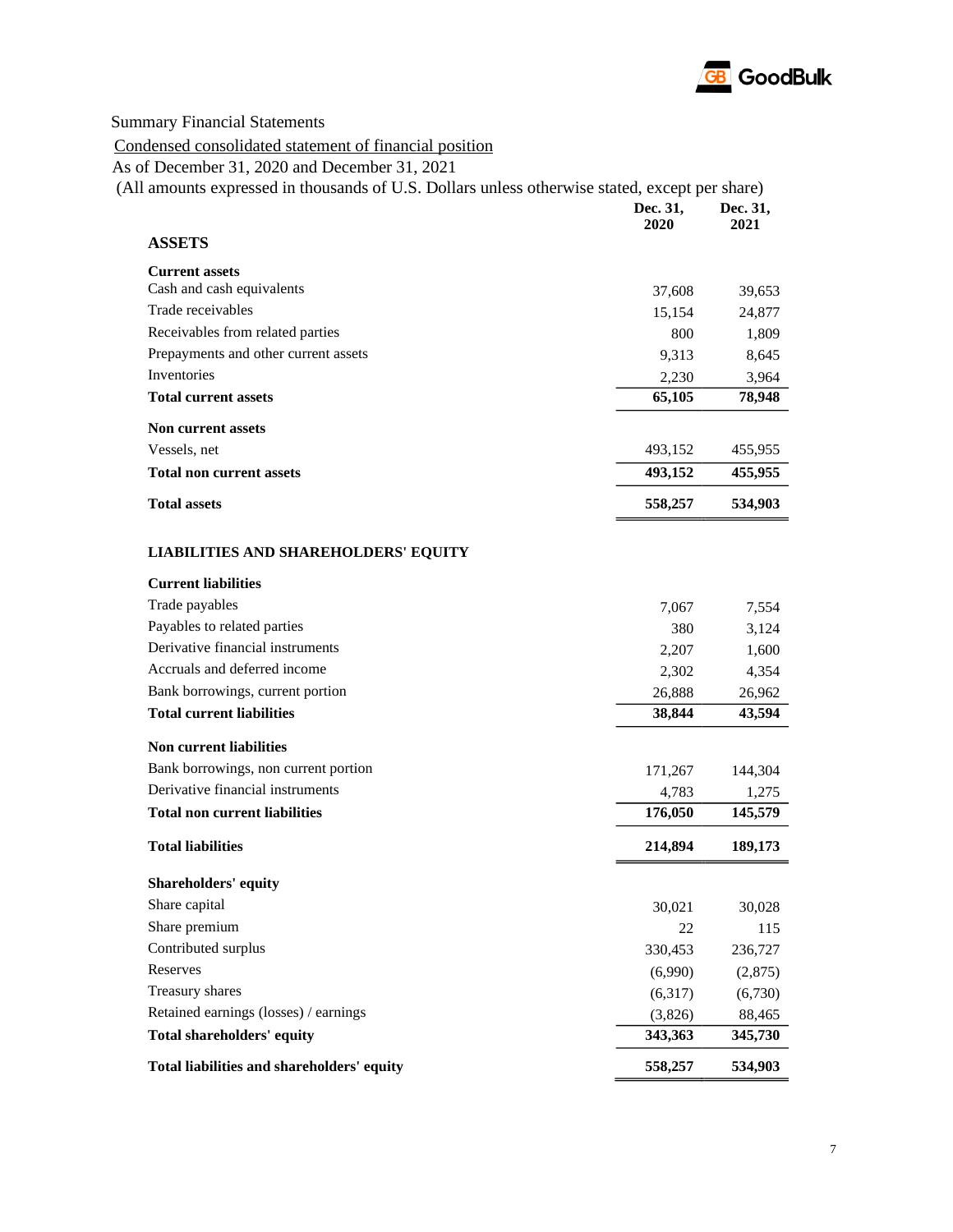

Condensed consolidated statement of profit or loss

For the three months and year ended December 31, 2020 and 2021

(All amounts expressed in thousands of U.S. Dollars unless otherwise stated, except per share)

|                                                                         | For the three months ended |               | For the year ended |           |
|-------------------------------------------------------------------------|----------------------------|---------------|--------------------|-----------|
|                                                                         | Dec. 31, 2020              | Dec. 31, 2021 | 2020               | 2021      |
| Revenues                                                                | 41,720                     | 93,405        | 171,395            | 288,319   |
| Voyage expenses                                                         | (12,755)                   | (32,529)      | (71,963)           | (103,793) |
| Vessels operating expenses                                              | (12,169)                   | (11,930)      | (48, 838)          | (48,270)  |
| Net other operating income / (expenses)                                 | 1,432                      | 1,559         | (496)              | 9,723     |
| Depreciation                                                            | (10,308)                   | (10,407)      | (40, 843)          | (41,381)  |
| Gain on sale of vessels                                                 | 2,553                      | 0             | 4,641              | $\theta$  |
| General and administrative expenses                                     | (690)                      | (1,749)       | (3,118)            | (4,827)   |
| <b>Profit from operations</b>                                           | 9,783                      | 38,349        | 10,778             | 99,771    |
| Net financial expense                                                   | (2,142)                    | (1,859)       | (15,297)           | (7,633)   |
| Profit / (loss) for the period                                          | 7,641                      | 36,490        | (4,519)            | 92,138    |
| Earnings / (lossess) per share (in U.S.<br>Dollars) - basic and diluted | 0.25                       | 1.22          | (0.15)             | 3.07      |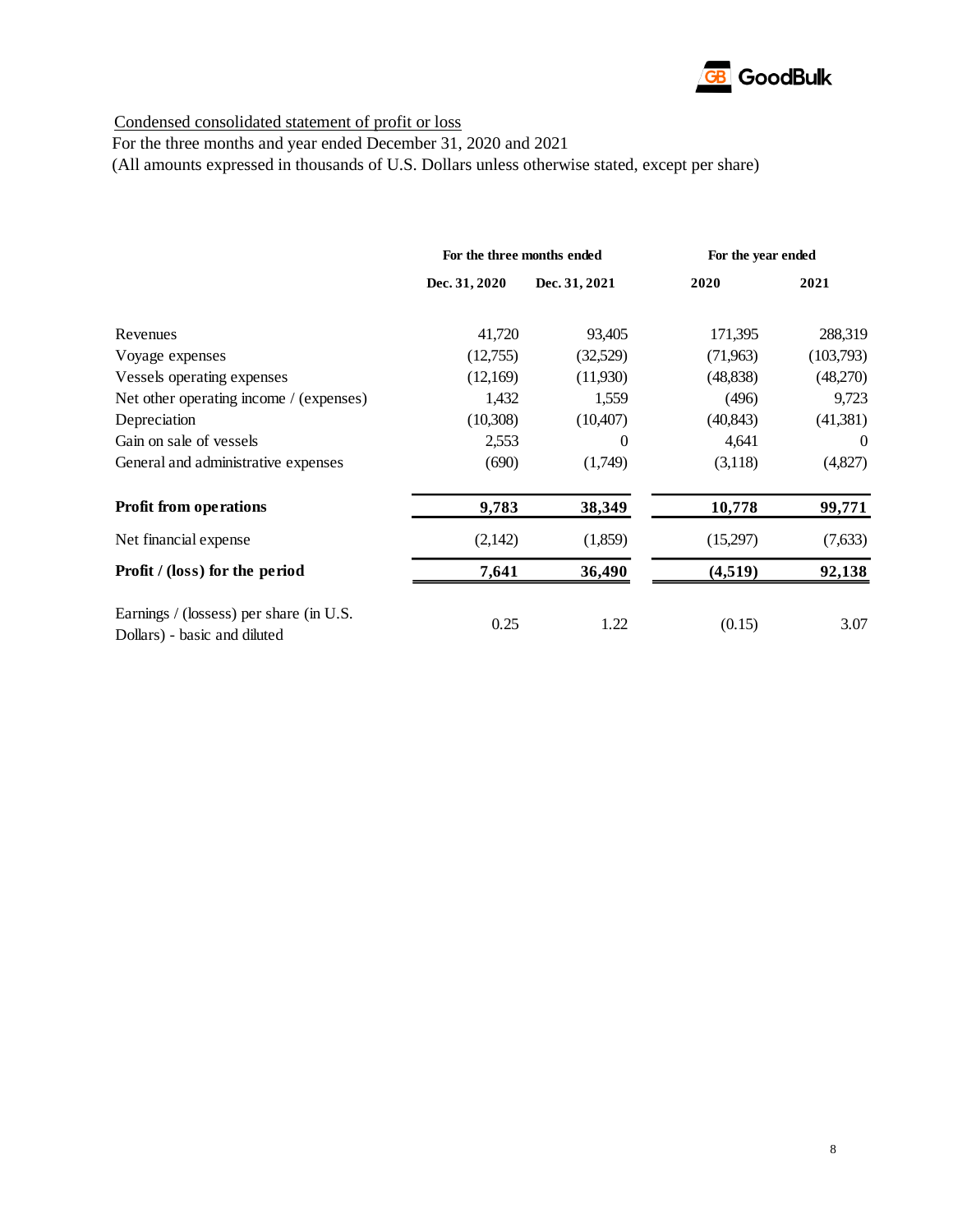

## Condensed consolidated statement of changes in shareholders' equity

## For the years ended December 31, 2020 and 2021

(All amounts expressed in thousands of U.S. Dollars unless otherwise stated, except per share)

|                                                | Share capital     |                          | <b>Share</b><br>Contributed<br>premium<br>surplus |           | <b>Reserves</b> | Treasury<br>shares | Retained<br>earnings /<br>(losses) | <b>Total</b>     |
|------------------------------------------------|-------------------|--------------------------|---------------------------------------------------|-----------|-----------------|--------------------|------------------------------------|------------------|
|                                                | # of shares       | Par                      |                                                   |           |                 |                    |                                    |                  |
| Balance as of December 31, 2019                | 30,009,672        | 30,010                   | 363,018                                           |           | (5, 180)        | (6,317)            | 2,782                              | 384,313          |
| Issuance of shares for Directors' remuneration | 11,044            | 11                       | 89                                                |           |                 |                    |                                    | 100              |
| Share premium reduction on June 23, 2020       |                   | $\overline{\phantom{a}}$ | (26, 728)                                         |           |                 |                    | 26,728                             | $\boldsymbol{0}$ |
| Share premium reduction on December 16, 2020   |                   |                          | (336, 357)                                        | 336,357   |                 |                    |                                    | $\boldsymbol{0}$ |
| Dividend declared                              |                   |                          |                                                   |           |                 |                    | (29, 510)                          | (29, 510)        |
| Capital repayment                              |                   |                          | ٠                                                 | (5,904)   |                 |                    | $\overline{a}$                     | (5,904)          |
| Share-based compensation                       |                   |                          |                                                   |           |                 |                    | 693                                | 693              |
| Loss for the period                            |                   |                          |                                                   |           |                 |                    | (4, 519)                           | (4,519)          |
| Other comprehensive loss for the period        |                   |                          |                                                   | ٠         | (1, 810)        |                    | $\overline{\phantom{a}}$           | (1, 810)         |
| Total comprehensive loss for the period        |                   |                          |                                                   | Ĭ.        | (1, 810)        |                    | (4, 519)                           | (6, 329)         |
| Balance as of December 31, 2020                | 30,020,716 30,021 |                          | 22                                                | 330,453   | (6,990)         | (6,317)            | (3,826)                            | 343,363          |
| Issuance of shares for Directors' remuneration | 7,282             | $7\phantom{.0}$          | 93                                                |           |                 |                    |                                    | 100              |
| Capital repayment                              |                   |                          | ×,                                                | (93, 726) |                 |                    |                                    | (93, 726)        |
| Acquisition of treasury shares                 |                   |                          |                                                   |           |                 | (413)              |                                    | (413)            |
| Share-based compensation                       |                   |                          |                                                   |           |                 |                    | 153                                | 153              |
| Profit for the period                          |                   |                          |                                                   |           |                 |                    | 92,138                             | 92,138           |
| Other comprehensive income for the period      |                   |                          |                                                   |           | 4,115           |                    | $\overline{\phantom{a}}$           | 4,115            |
| Total comprehensive income for the period      |                   |                          | ä,                                                | ź         | 4,115           | ÷,                 | 92,138                             | 96,253           |
| Balance as of December 31, 2021                | 30,027,998 30,028 |                          | 115                                               | 236,727   | (2, 875)        | (6,730)            | 88,465                             | 345,730          |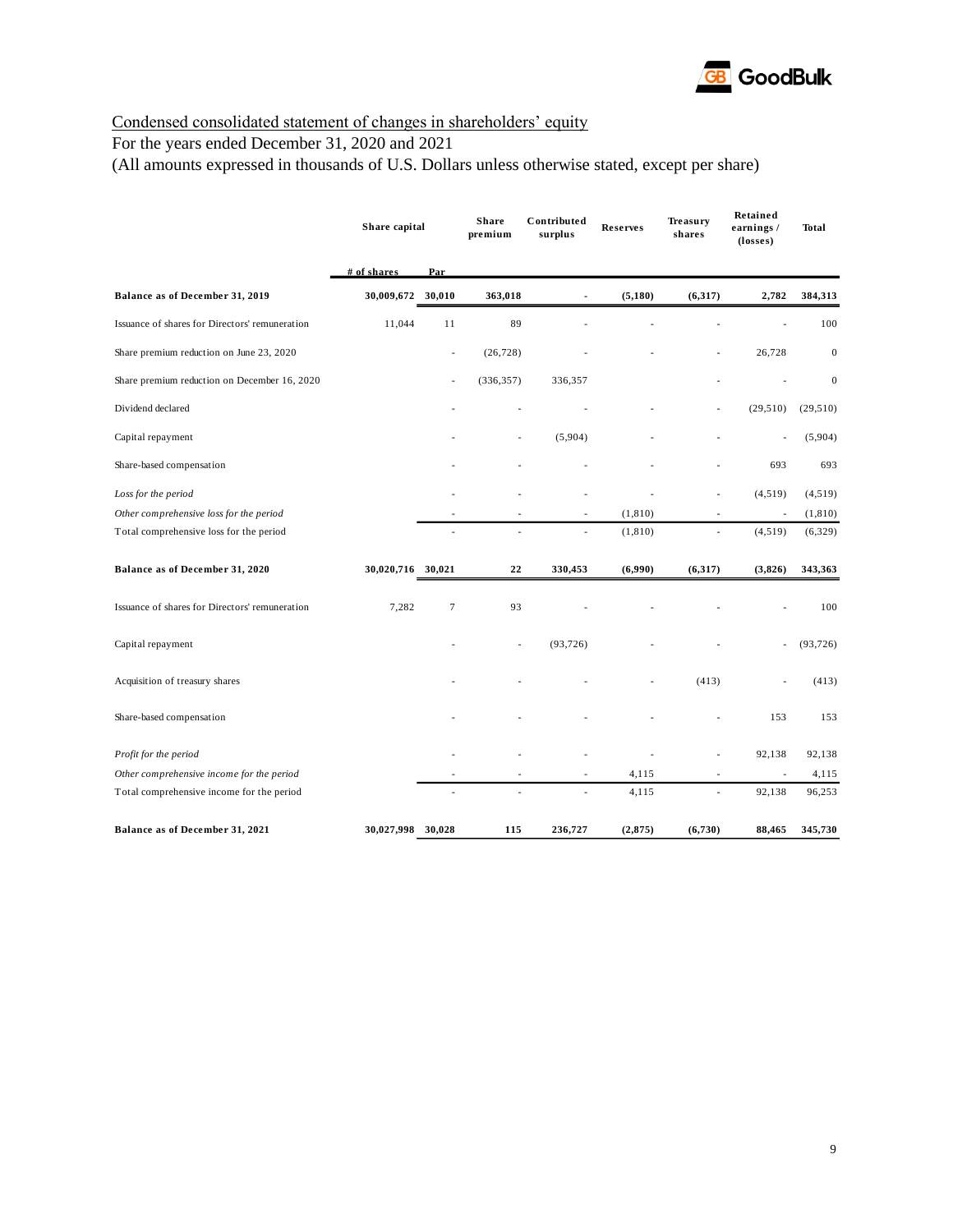

## Condensed consolidated statement of cash flows

For the years ended December 31, 2020 and 2021

| (All amounts expressed in thousands of U.S. Dollars unless otherwise stated, except per share) |
|------------------------------------------------------------------------------------------------|
|------------------------------------------------------------------------------------------------|

|                                                                | Dec. 31, 2020 | Dec. 31, 2021  |
|----------------------------------------------------------------|---------------|----------------|
| CASH FLOWS FROM OPERATING ACTIVITIES:                          |               |                |
| $(Loss) / profit$ for the year                                 | (4,519)       | 92,138         |
| Adjustments to reconcile net profit to net cash                |               |                |
| generated by operating activities:                             |               |                |
| Depreciation                                                   | 40,843        | 41,381         |
| Gain on sale of vessels                                        | (4,641)       |                |
| Directors remuneration settled by issuance of Company's shares | 100           | 100            |
| Equity-settled share-based payment transactions                | 907           | 2,935          |
| Net financial expenses                                         | 15,297        | 7,633          |
| Changes in operating assets and liabilities:                   |               |                |
| Decrease / (increase) in trade receivables                     | 6,176         | (9, 723)       |
| Increase in receivables from related parties                   | (287)         | (1,009)        |
| (Increase) / decrease in prepayments and other current assets  | (6,929)       | 668            |
| Decrease / (increase) in inventories                           | 788           | (1,734)        |
| (Decrease) / increase in trade payables                        | (502)         | 566            |
| Decrease in payables to related parties                        | (29)          | (38)           |
| (Decrease) / increase in accruals and deferred income          | (66)          | 2,241          |
| Cash provided by operations                                    | 47,138        | 135,158        |
| Interest paid                                                  | (9, 759)      | (7,189)        |
| Net cash provided by operating activities                      | 37,379        | 127,969        |
| CASH FLOWS FROM INVESTING ACTIVITIES:                          |               |                |
| Payments for vessels                                           | (17, 253)     | (4,356)        |
| Net proceeds from vessels' sale                                | 39,013        |                |
| Financial income received                                      | 142           |                |
| Net cash provided by / (used in) investing activities          | 21,902        | (4,356)        |
| CASH FLOWS FROM FINANCING ACTIVITIES:                          |               |                |
| Purchase of treasury shares                                    |               | (413)          |
| Dividends' payment                                             | (29, 510)     |                |
| Capital repayment                                              | (5,904)       | (93, 726)      |
| Proceeds from bank loans                                       | 200,000       |                |
| Bank loan repayments                                           | (227, 342)    | (27, 429)      |
| Payment for refinancing project expenses                       | (3,760)       |                |
| Payment of loan arrangement and commitment fees                | (2,126)       | $\blacksquare$ |
| Net cash used in financing activities                          | (68, 642)     | (121, 568)     |
| Net change in cash and cash equivalents                        | (9,361)       | 2,045          |
| Cash and cash equivalents, beginning of the year               | 46,969        | 37,608         |
| Cash and cash equivalents, end of the year                     | 37,608        | 39,653         |
| Non-cash investing and financing activities                    |               |                |
| Unpaid capital expenditure relating to drydock                 | 2,284         | 2,112          |